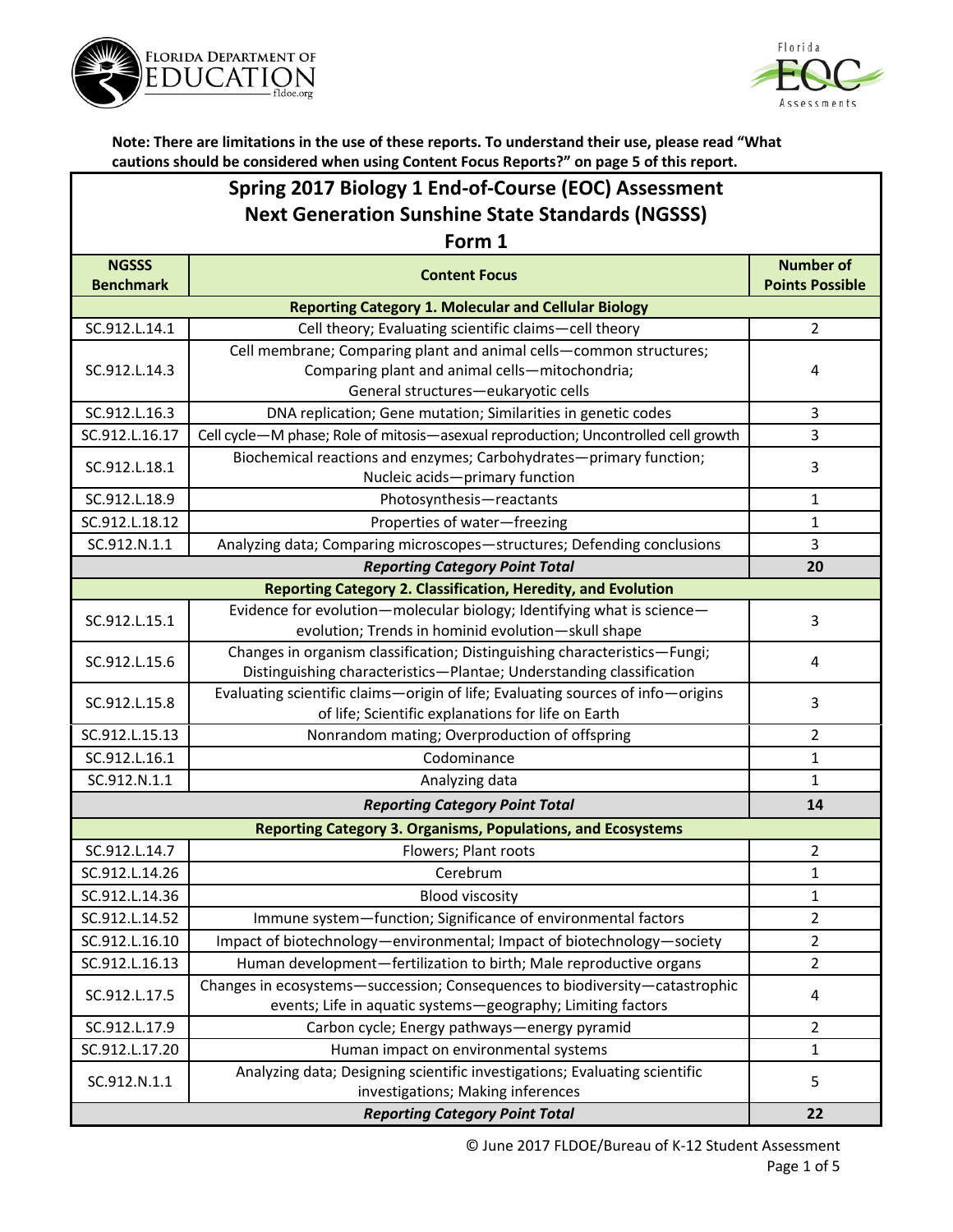



## **Spring 2017 Biology 1 End-of-Course (EOC) Assessment Next Generation Sunshine State Standards (NGSSS)**

| Form 2                                                              |                                                                                                                                                   |                                            |  |  |
|---------------------------------------------------------------------|---------------------------------------------------------------------------------------------------------------------------------------------------|--------------------------------------------|--|--|
| <b>NGSSS</b><br><b>Benchmark</b>                                    | <b>Content Focus</b>                                                                                                                              | <b>Number of</b><br><b>Points Possible</b> |  |  |
| <b>Reporting Category 1. Molecular and Cellular Biology</b>         |                                                                                                                                                   |                                            |  |  |
| SC.912.L.14.1                                                       | Cell theory and advances in science; Evaluating scientific claims-cell theory                                                                     | $\overline{2}$                             |  |  |
| SC.912.L.14.3                                                       | Cell wall; Comparing plant and animal cells-chloroplasts;<br>General structures-eukaryotic cells                                                  | 3                                          |  |  |
| SC.912.L.16.3                                                       | Chromosomal mutation; DNA replication; Transcription                                                                                              | 3                                          |  |  |
| SC.912.L.16.17                                                      | Cell cycle-M phase; Role of mitosis-asexual reproduction;<br>Uncontrolled cell growth                                                             | $\overline{3}$                             |  |  |
| SC.912.L.18.1                                                       | Carbohydrates-primary function; Effect of environmental factors-enzyme activity                                                                   | $\overline{2}$                             |  |  |
| SC.912.L.18.9                                                       | Cellular respiration; Photosynthesis and cellular respiration relationship                                                                        | $\overline{2}$                             |  |  |
| SC.912.L.18.12                                                      | Properties of water-cohesive behavior                                                                                                             | 1                                          |  |  |
| SC.912.N.1.1                                                        | Analyzing data; Defending conclusions; Designing scientific investigations;<br>Making inferences                                                  | 4                                          |  |  |
|                                                                     | <b>Reporting Category Point Total</b>                                                                                                             | 20                                         |  |  |
|                                                                     | <b>Reporting Category 2. Classification, Heredity, and Evolution</b>                                                                              |                                            |  |  |
| SC.912.L.15.1                                                       | Evidence for evolution-comparative embryology; Identifying what is science-<br>evolution; Trends in hominid evolution-skull shape                 | 3                                          |  |  |
| SC.912.L.15.6                                                       | Changes in organism classification; Distinguishing characteristics-Eukarya;<br>Distinguishing characteristics-Fungi; Understanding classification | 4                                          |  |  |
| SC.912.L.15.8                                                       | Evaluating sources of info-origins of life; Scientific explanations for life on Earth                                                             | $\overline{2}$                             |  |  |
| SC.912.L.15.13                                                      | Increasing genetic variation; Inherited variations                                                                                                | $\overline{2}$                             |  |  |
| SC.912.L.16.1                                                       | Codominance; Incomplete dominance                                                                                                                 | $\overline{2}$                             |  |  |
| SC.912.N.1.1                                                        | Defending conclusions                                                                                                                             | 1                                          |  |  |
| <b>Reporting Category Point Total</b><br>14                         |                                                                                                                                                   |                                            |  |  |
| <b>Reporting Category 3. Organisms, Populations, and Ecosystems</b> |                                                                                                                                                   |                                            |  |  |
| SC.912.L.14.7                                                       | Plant roots; Seeds                                                                                                                                | $\overline{2}$                             |  |  |
| SC.912.L.14.26                                                      | Frontal lobe                                                                                                                                      | 1                                          |  |  |
| SC.912.L.14.36                                                      | <b>Blood viscosity</b>                                                                                                                            | $\mathbf{1}$                               |  |  |
| SC.912.L.14.52                                                      | Immune system-specific response; Significance of environmental factors                                                                            | $\sqrt{2}$                                 |  |  |
| SC.912.L.16.10                                                      | Impact of biotechnology-individual; Impact of biotechnology-society                                                                               | $\overline{2}$                             |  |  |
| SC.912.L.16.13                                                      | Female reproductive organs; Human development fertilization to birth                                                                              | $\overline{2}$                             |  |  |
| SC.912.L.17.5                                                       | Carrying capacity; Changes in ecosystems-succession; Consequences to<br>biodiversity-human activity; Life in aquatic systems-depth                | 4                                          |  |  |
| SC.912.L.17.9                                                       | Energy pathways-energy pyramid; Water cycle                                                                                                       | 2                                          |  |  |
| SC.912.L.17.20                                                      | Costs and benefits—nonrenewable resources; Human impact on environmental systems                                                                  | $\overline{2}$                             |  |  |
| SC.912.N.1.1                                                        | Analyzing data; Defending conclusions; Designing scientific investigations;<br>Evaluating scientific investigations                               | 4                                          |  |  |
|                                                                     | 22                                                                                                                                                |                                            |  |  |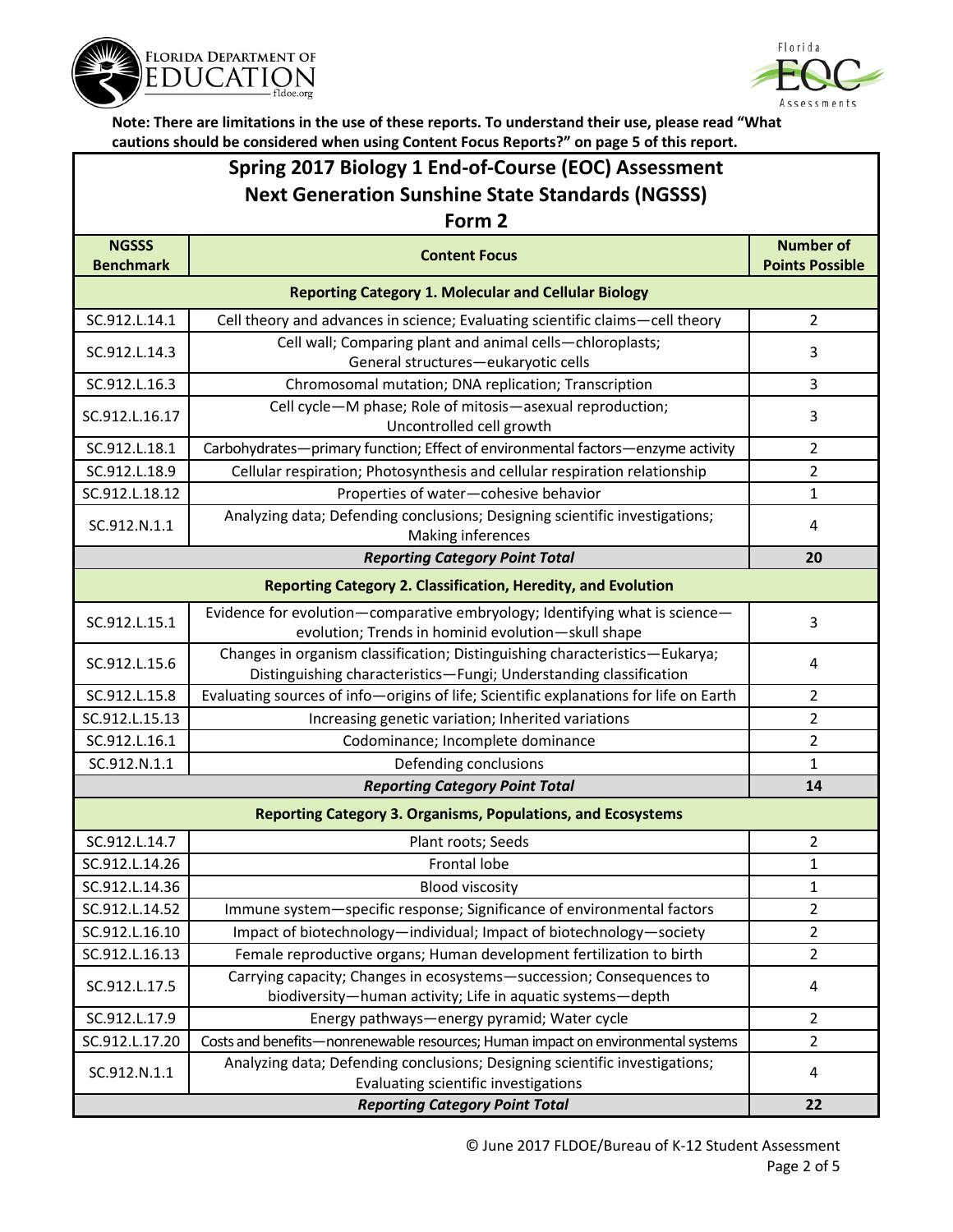



## **Spring 2017 Biology 1 End-of-Course (EOC) Assessment Next Generation Sunshine State Standards (NGSSS)**

| Form 3                                                              |                                                                                                                                                   |                                            |  |  |
|---------------------------------------------------------------------|---------------------------------------------------------------------------------------------------------------------------------------------------|--------------------------------------------|--|--|
| <b>NGSSS</b><br><b>Benchmark</b>                                    | <b>Content Focus</b>                                                                                                                              | <b>Number of</b><br><b>Points Possible</b> |  |  |
| <b>Reporting Category 1. Molecular and Cellular Biology</b>         |                                                                                                                                                   |                                            |  |  |
| SC.912.L.14.1                                                       | Cell theory and advances in science; evaluating scientific claims-cell theory                                                                     | 3                                          |  |  |
| SC.912.L.14.3                                                       | Cell wall; Comparing plant and animal cells-vacuoles;<br>General structures-eukaryotic cells                                                      | 3                                          |  |  |
| SC.912.L.16.3                                                       | Chromosomal mutation; DNA replication; Translation                                                                                                | 3                                          |  |  |
| SC.912.L.16.17                                                      | Cell cycle-M phase; Meiosis I and II-anaphase; Role of mitosis-asexual<br>reproduction; Uncontrolled cell growth                                  | 4                                          |  |  |
| SC.912.L.18.1                                                       | Carbohydrates-primary function; Proteins-molecular structure                                                                                      | 2                                          |  |  |
| SC.912.L.18.9                                                       | Photosynthesis and cellular respiration relationship; Role of ATP                                                                                 | 2                                          |  |  |
| SC.912.L.18.12                                                      | Properties of water-freezing                                                                                                                      | 1                                          |  |  |
| SC.912.N.1.1                                                        | Analyzing data; Defending conclusions                                                                                                             | 2                                          |  |  |
|                                                                     | <b>Reporting Category Point Total</b>                                                                                                             | 20                                         |  |  |
|                                                                     | <b>Reporting Category 2. Classification, Heredity, and Evolution</b>                                                                              |                                            |  |  |
| SC.912.L.15.1                                                       | Evidence for evolution-molecular biology; Identifying what is<br>science-evolution; Trends in hominid evolution-skull shape                       | 3                                          |  |  |
| SC.912.L.15.6                                                       | Changes in organism classification; Distinguishing characteristics-Eukarya;<br>Distinguishing characteristics-Fungi; Understanding classification | 4                                          |  |  |
| SC.912.L.15.8                                                       | Evaluating sources of info-origins of life; Scientific explanations for life on Earth                                                             | $\overline{2}$                             |  |  |
| SC.912.L.15.13                                                      | Gene flow; Overproduction of offspring                                                                                                            | 2                                          |  |  |
| SC.912.L.16.1                                                       | Codominance; Predicting inherited patterns                                                                                                        | $\overline{2}$                             |  |  |
| SC.912.N.1.1                                                        | Evaluating scientific investigations                                                                                                              | 1                                          |  |  |
|                                                                     | <b>Reporting Category Point Total</b>                                                                                                             | 14                                         |  |  |
| <b>Reporting Category 3. Organisms, Populations, and Ecosystems</b> |                                                                                                                                                   |                                            |  |  |
| SC.912.L.14.7                                                       | Flowers; Plant roots; Plant stems                                                                                                                 | 3                                          |  |  |
| SC.912.L.14.26                                                      | Cerebrum                                                                                                                                          | 1                                          |  |  |
| SC.912.L.14.36                                                      | Blood viscosity; Resistance                                                                                                                       | 2                                          |  |  |
| SC.912.L.14.52                                                      | Significance of environmental factors; Significance of genetic factors                                                                            | 2                                          |  |  |
| SC.912.L.16.10                                                      | Impact of biotechnology-environmental; Impact of biotechnology-society                                                                            | $\overline{\mathbf{c}}$                    |  |  |
| SC.912.L.16.13                                                      | Human development fertilization to birth                                                                                                          | 1                                          |  |  |
| SC.912.L.17.5                                                       | Changes in ecosystems-succession; Consequences to biodiversity-nonnative<br>species; Life in aquatic systems-salinity; Limiting factors           | 4                                          |  |  |
| SC.912.L.17.9                                                       | Energy pathways-energy pyramid; Energy pathways-food web                                                                                          | $\overline{2}$                             |  |  |
| SC.912.L.17.20                                                      | Evaluating scientific claims-environment; Human impact on environmental systems                                                                   | $\overline{2}$                             |  |  |
| SC.912.N.1.1                                                        | Analyzing data; Designing scientific investigations;<br>Evaluating scientific investigations                                                      | 3                                          |  |  |
|                                                                     | 22                                                                                                                                                |                                            |  |  |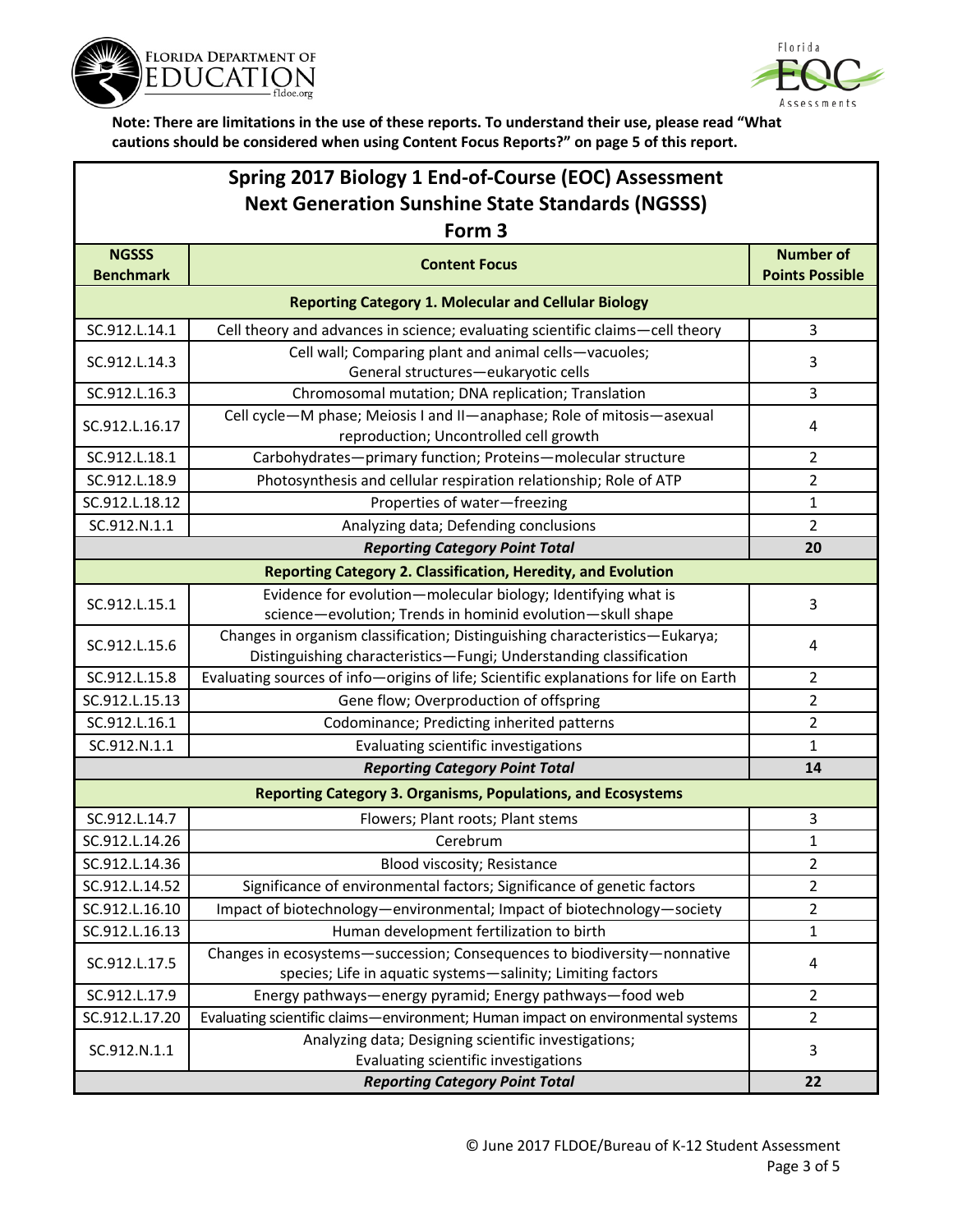



| Spring 2017 Biology 1 End-of-Course (EOC) Assessment                |                                                                                                                                                                   |                                            |  |  |
|---------------------------------------------------------------------|-------------------------------------------------------------------------------------------------------------------------------------------------------------------|--------------------------------------------|--|--|
| <b>Next Generation Sunshine State Standards (NGSSS)</b>             |                                                                                                                                                                   |                                            |  |  |
| Form 4                                                              |                                                                                                                                                                   |                                            |  |  |
| <b>NGSSS</b><br><b>Benchmark</b>                                    | <b>Content Focus</b>                                                                                                                                              | <b>Number of</b><br><b>Points Possible</b> |  |  |
|                                                                     | <b>Reporting Category 1. Molecular and Cellular Biology</b>                                                                                                       |                                            |  |  |
| SC.912.L.14.1                                                       | Evaluating scientific claims-cell theory; Identifying what is science-cell theory;<br>Theories v. laws-cell theory                                                | 3                                          |  |  |
| SC.912.L.14.3                                                       | Comparing plant and animal cells-chloroplasts;<br>Comparing prokaryotic and eukaryotic cells; General structures-eukaryotic cells                                 | 3                                          |  |  |
| SC.912.L.16.3                                                       | DNA replication; Similarities in genetic codes; Translation                                                                                                       | 3                                          |  |  |
| SC.912.L.16.17                                                      | Cell cycle-M phase; Meiosis I and II-prophase; Role of mitosis-asexual<br>reproduction; Uncontrolled cell growth                                                  | 4                                          |  |  |
| SC.912.L.18.1                                                       | Carbohydrates-primary function; Effect of environmental factors-enzyme activity                                                                                   | 2                                          |  |  |
| SC.912.L.18.9                                                       | Cellular respiration-anaerobic; Role of ATP                                                                                                                       | $\overline{2}$                             |  |  |
| SC.912.L.18.12                                                      | Properties of water-cohesive behavior                                                                                                                             | $\mathbf{1}$                               |  |  |
| SC.912.N.1.1                                                        | Analyzing data; Evaluating scientific investigations                                                                                                              | 2                                          |  |  |
|                                                                     | <b>Reporting Category Point Total</b>                                                                                                                             | 20                                         |  |  |
|                                                                     | <b>Reporting Category 2. Classification, Heredity, and Evolution</b>                                                                                              |                                            |  |  |
| SC.912.L.15.1                                                       | Evidence for evolution-fossil record; Evidence for evolution-molecular biology;<br>Identifying what is science-evolution; Trends in hominid evolution-skull shape | 4                                          |  |  |
| SC.912.L.15.6                                                       | Changes in organism classification; Distinguishing characteristics-Fungi;<br>Understanding classification                                                         | 3                                          |  |  |
| SC.912.L.15.8                                                       | Evaluating sources of info-origin of life; Scientific explanations for life on Earth                                                                              | 2                                          |  |  |
| SC.912.L.15.13                                                      | Genetic drift; Overproduction of offspring                                                                                                                        | 2                                          |  |  |
| SC.912.L.16.1                                                       | Codominance; Sex-linked inheritance                                                                                                                               | 2                                          |  |  |
| SC.912.N.1.1                                                        | Defending conclusions                                                                                                                                             | 1                                          |  |  |
|                                                                     | <b>Reporting Category Point Total</b>                                                                                                                             | 14                                         |  |  |
| <b>Reporting Category 3. Organisms, Populations, and Ecosystems</b> |                                                                                                                                                                   |                                            |  |  |
| SC.912.L.14.7                                                       | Plant leaves; Plant roots                                                                                                                                         | 2                                          |  |  |
| SC.912.L.14.26                                                      | Occipital lobe                                                                                                                                                    | 1                                          |  |  |
| SC.912.L.14.36                                                      | Blood viscosity; Exercise                                                                                                                                         | 2                                          |  |  |
| SC.912.L.14.52                                                      | Significance of environmental factors; Vaccines                                                                                                                   | $\overline{2}$                             |  |  |
| SC.912.L.16.10                                                      | Impact of biotechnology-individual; Impact of biotechnology-society                                                                                               | $\overline{2}$                             |  |  |
| SC.912.L.16.13                                                      | Human development fertilization to birth                                                                                                                          | 1                                          |  |  |
| SC.912.L.17.5                                                       | Carrying capacity; Changes in ecosystems-succession; Consequences to<br>biodiversity-human activity; Life in aquatic systems-light                                | 4                                          |  |  |
| SC.912.L.17.9                                                       | Energy pathways-energy pyramid; Energy pathways-food web                                                                                                          | $\overline{2}$                             |  |  |
| SC.912.L.17.20                                                      | Human impact on environmental systems; Monitoring environmental parameters                                                                                        | $\overline{2}$                             |  |  |
| SC.912.N.1.1                                                        | Analyzing data; Designing scientific investigations;<br>Evaluating scientific investigations                                                                      | 4                                          |  |  |
|                                                                     | <b>Reporting Category Point Total</b><br>22                                                                                                                       |                                            |  |  |